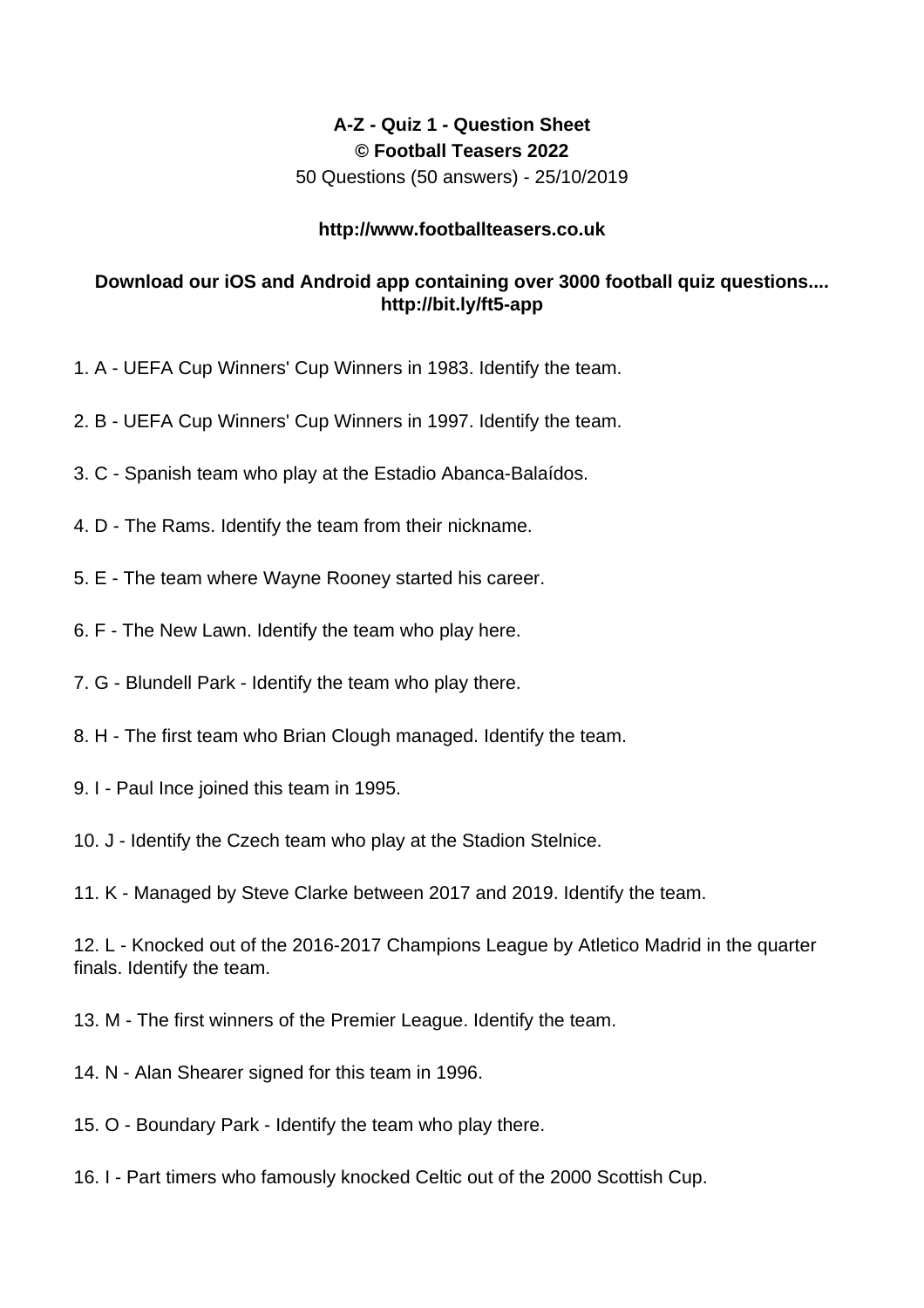- 17. Q The nickname of Darlington FC.
- 18. R The Royals. Identify the team who play in Berkshire by their nickname.
- 19. S Broadhall Way. Identify the team who play there.
- 20. T Finished 14th in the 1997-98 Premier League season. Identify the team.
- 21. W Sponsored by T-Mobile in the 2004-2005 Premier League season. Identify the team.
- 22. X Greek team managed by Howard Kendall in 1994.
- 23. Y Huish Park. Identify the team who play there.
- 24. Z Egyptian team who play at the Cairo International Stadium.
- 25. A Managed Aston Villa between 1991 and 1994.
- 26. B PFA Players' Player of the Year in 1988.
- 27. C Broke the World transfer record in 2000.
- 28. D Managed Crystal Palace between 2003 and 2006.
- 29. E Dane who scored 10 Premier League goals in the 2014-2015 Premier League season.
- 30. F Broke Everton's transfer record in 2008.
- 31. G Italian who managed Swansea City in 2016.
- 32. H Scored a Premier League hat-trick for West Ham United in 2005.
- 33. I Joined Sheffield Wednesday from PSV Eindhoven in 1994.
- 34. J Played for Aston Villa, Notts County, Derby County, Everton and Sheffield United.
- 35. K Scored in the 1992 European Cup Final and managed Everton in the Premier League.
- 36. L One club man who was born in 1968.
- 37. M Ex Chelsea defender who joined Wigan from Rennes in 2007.